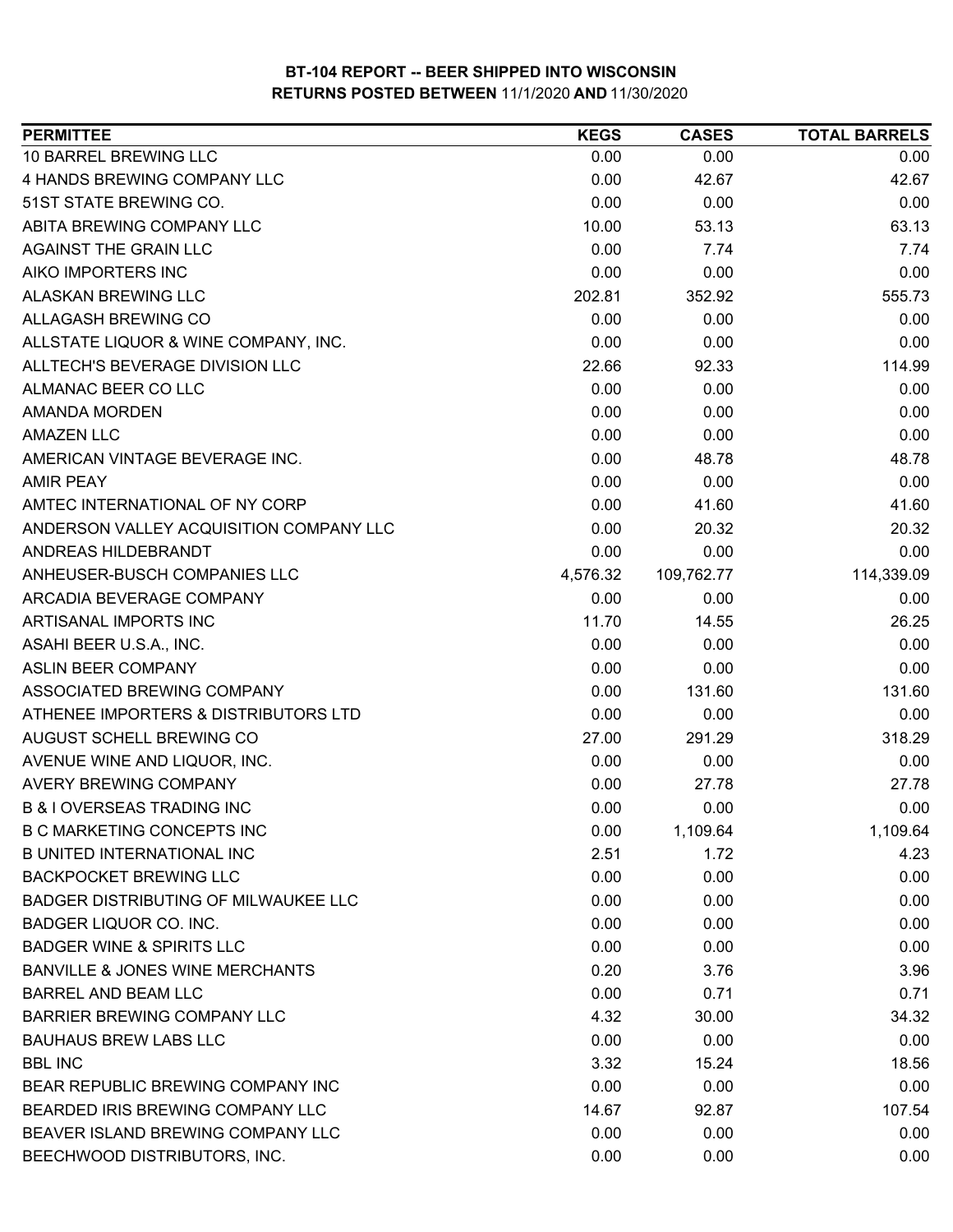| <b>PERMITTEE</b>                      | <b>KEGS</b>  | <b>CASES</b> | <b>TOTAL BARRELS</b> |
|---------------------------------------|--------------|--------------|----------------------|
| BEER CAPITOL DISTRIBUTING LLC         | 0.00         | 0.00         | 0.00                 |
| <b>BELCHING BEAVER BREWERY</b>        | 32.37        | 214.44       | 246.81               |
| <b>BELLS BREWERY INC</b>              | 143.00       | 1,117.45     | 1,260.45             |
| BENT PADDLE BREWING COMPANY           | 34.58        | 137.18       | 171.76               |
| BERNICK'S PEPSI-COLA OF DRESSER, INC. | 0.00         | 0.00         | 0.00                 |
| <b>BIG SKY BREWING CO</b>             | 4.00         | 20.32        | 24.32                |
| <b>BILL'S DISTRIBUTING, LTD.</b>      | 0.00         | 0.00         | 0.00                 |
| <b>BINDING BRAUEREI USA INC</b>       | 5.11         | 108.71       | 113.82               |
| <b>BLACKROCKS BREWERY LLC</b>         | 3.00         | 61.00        | 64.00                |
| BLUE POINT BREWING COMPANY INC        | 0.00         | 0.00         | 0.00                 |
| <b>BLUME BRAUHAUS LLC</b>             | 0.00         | 0.00         | 0.00                 |
| <b>BOSTON BEER CORPORATION</b>        | 190.50       | 7,528.69     | 7,719.19             |
| <b>BRASS FOUNDRY BREWING CO.</b>      | 3.67         | 10.65        | 14.32                |
| BREAKTHRU BEVERAGE GROUP LLC          | 0.00         | 0.00         | 0.00                 |
| BREAKTHRU BEVERAGE GROUP LLC          | 0.00         | 0.00         | 0.00                 |
| BRECKENRIDGE BREWERY LLC              | 0.00         | 0.00         | 0.00                 |
| BREWDOG BREWING COMPANY LLC           | 0.00         | 68.60        | 68.60                |
| <b>BRIAN EWING</b>                    | 0.00         | 25.72        | 25.72                |
| BROWN-FORMAN CORPORATION              | 0.00         | 369.95       | 369.95               |
| BUFFALO CREEK BREWING LLC             | 0.00         | 0.00         | 0.00                 |
| C.J.W., INC.                          | 0.00         | 0.00         | 0.00                 |
| CANAL STREET BREWING CO LLC           | 32.00        | 557.65       | 589.65               |
| CANARCHY HOLDING CO LLC               | 10.67        | 383.71       | 394.38               |
| CAPITOL-HUSTING COMPANY, INC.         | 0.00         | 0.00         | 0.00                 |
| CARRIAGE HOUSE IMPORTS, LTD.          | 0.00         | 211.36       | 211.36               |
| CASCADE BREWING COMPANY LLC           | 0.00         | 11.34        | 11.34                |
| CENTRAL BEER IMPORT & EXPORT INC      | 0.00         | 0.00         | 0.00                 |
| <b>CHAD YAKOBSON</b>                  | 0.00         | 15.77        | 15.77                |
| CHAS A BERNICK INC                    | 0.00         | 0.00         | 0.00                 |
| <b>CHASE HEALEY</b>                   | 0.00         | 0.00         | 0.00                 |
| <b>CHATHAM IMPORTS INC</b>            | 0.00         | 0.00         | 0.00                 |
| CHICAGO BREW WERKS INC                | 0.00         | 0.00         | 0.00                 |
| <b>CHRIS MICHNER</b>                  | 0.83         | 21.77        | 22.60                |
| CITY BREWING COMPANY, LLC             | 0.00         | 0.00         | 0.00                 |
| <b>COLLECTIVE ARTS USA LTD</b>        | 12.63        | 31.50        | 44.13                |
| CORONADO BREWING COMPANY INC          | 0.00         | 0.00         | 0.00                 |
| <b>CRACOVIA BRANDS INC</b>            | 0.00         | 0.00         | 0.00                 |
| <b>CRAFT BREW ALLIANCE INC</b>        | 0.00         | 0.00         | 0.00                 |
| <b>CRAFT REVOLUTION LLC</b>           | 0.00         | 15.53        | 15.53                |
| <b>CRAFT REVOLUTION LLC</b>           | 0.00         | 30.26        | 30.26                |
| CRAZY MOUNTAIN BREWING COMPANY        | 0.00         | 0.00         | 0.00                 |
| <b>CROOK &amp; MARKER LLC</b>         |              | 348.15       | 348.15               |
| <b>CROWN IMPORTS LLC</b>              | 0.00<br>0.00 | 19,556.10    |                      |
| <b>CRYSTAL LAKE BEER COMPANY</b>      |              |              | 19,556.10            |
|                                       | 0.00         | 0.00         | 0.00                 |
| CUSTOM CALIFORNIA CRAFT BEER LLC      | 0.00         | 0.00         | 0.00                 |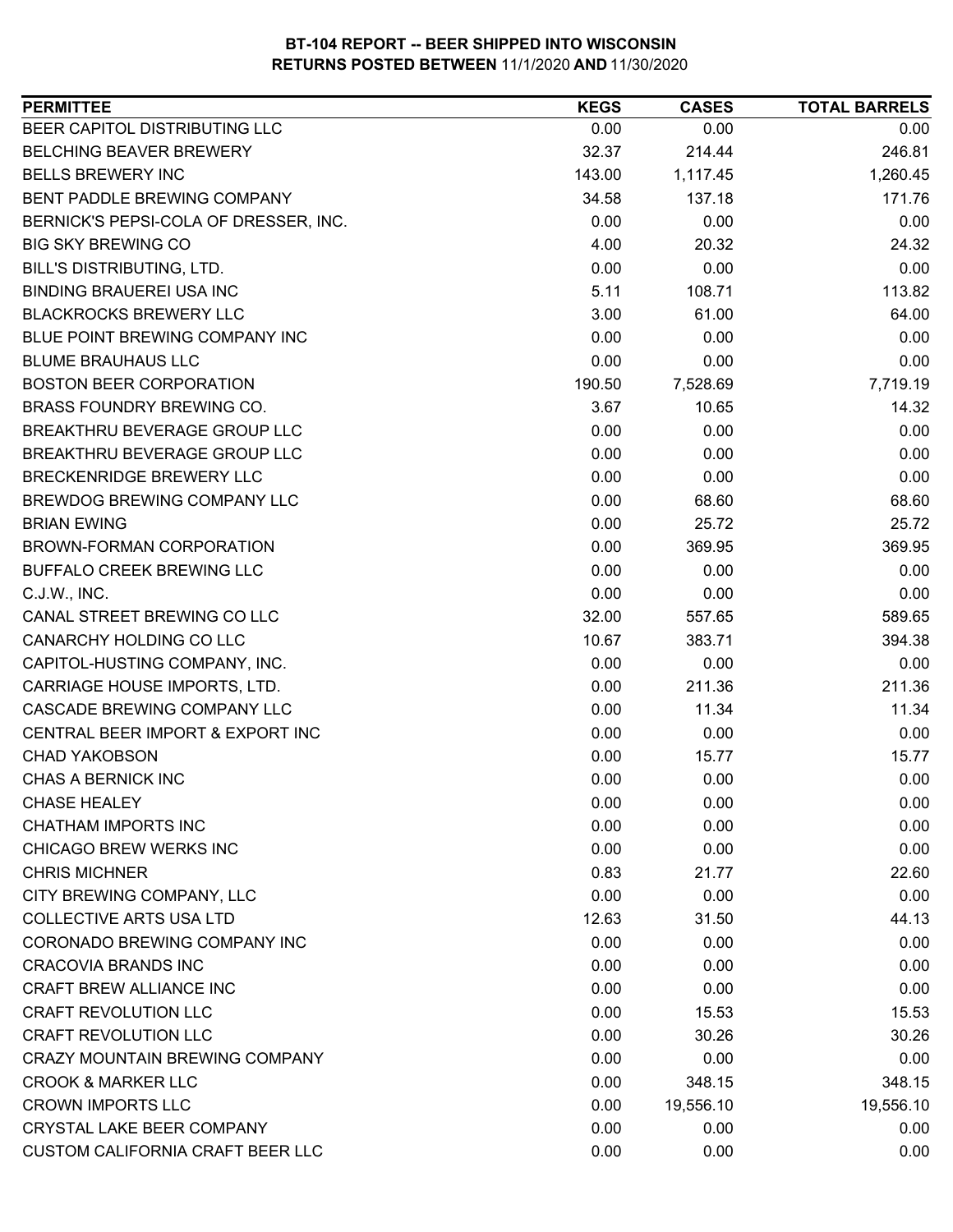| D&V INTERNATIONAL INC<br>17.03<br>42.94<br>59.97<br>DANGEROUS MAN BREWING COMPANY LLC<br>0.00<br>0.00<br>0.00<br><b>DANNY RAKOVIC</b><br>0.00<br>0.00<br>0.00<br>0.00<br>0.00<br>DAPPER BREWING COMPANY LLC<br>0.00<br>DE PERE LIQUOR CO LLC<br>0.00<br>0.00<br>0.00<br>0.00<br>0.00<br>DEAN DISTRIBUTING, INC.<br>0.00<br>DEAN DISTRIBUTING, INC.<br>0.00<br>0.00<br>0.00<br>230.92<br>DESCHUTES BREWERY INC<br>189.44<br>41.48<br>0.00<br>30.00<br>30.00<br><b>DESTIHL HOLDINGS LLC</b><br>DETROIT RIVERTOWN BREWING LLC<br>0.00<br>0.00<br>0.00<br>DIAGEO BEER COMPANY USA<br>211.34<br>3,023.13<br>3,234.47<br>DOANE DISTRIBUTING, INC.<br>0.00<br>0.00<br>0.00<br>DOGFISH HEAD CRAFT BREWERY LLC<br>0.84<br>110.12<br>110.96<br>0.00<br>0.00<br>DOYNA LTD<br>0.00<br>6.84<br>95.29<br>DREKKER BREWING COMPANY LLC<br>88.45 |
|---------------------------------------------------------------------------------------------------------------------------------------------------------------------------------------------------------------------------------------------------------------------------------------------------------------------------------------------------------------------------------------------------------------------------------------------------------------------------------------------------------------------------------------------------------------------------------------------------------------------------------------------------------------------------------------------------------------------------------------------------------------------------------------------------------------------------------|
|                                                                                                                                                                                                                                                                                                                                                                                                                                                                                                                                                                                                                                                                                                                                                                                                                                 |
|                                                                                                                                                                                                                                                                                                                                                                                                                                                                                                                                                                                                                                                                                                                                                                                                                                 |
|                                                                                                                                                                                                                                                                                                                                                                                                                                                                                                                                                                                                                                                                                                                                                                                                                                 |
|                                                                                                                                                                                                                                                                                                                                                                                                                                                                                                                                                                                                                                                                                                                                                                                                                                 |
|                                                                                                                                                                                                                                                                                                                                                                                                                                                                                                                                                                                                                                                                                                                                                                                                                                 |
|                                                                                                                                                                                                                                                                                                                                                                                                                                                                                                                                                                                                                                                                                                                                                                                                                                 |
|                                                                                                                                                                                                                                                                                                                                                                                                                                                                                                                                                                                                                                                                                                                                                                                                                                 |
|                                                                                                                                                                                                                                                                                                                                                                                                                                                                                                                                                                                                                                                                                                                                                                                                                                 |
|                                                                                                                                                                                                                                                                                                                                                                                                                                                                                                                                                                                                                                                                                                                                                                                                                                 |
|                                                                                                                                                                                                                                                                                                                                                                                                                                                                                                                                                                                                                                                                                                                                                                                                                                 |
|                                                                                                                                                                                                                                                                                                                                                                                                                                                                                                                                                                                                                                                                                                                                                                                                                                 |
|                                                                                                                                                                                                                                                                                                                                                                                                                                                                                                                                                                                                                                                                                                                                                                                                                                 |
|                                                                                                                                                                                                                                                                                                                                                                                                                                                                                                                                                                                                                                                                                                                                                                                                                                 |
|                                                                                                                                                                                                                                                                                                                                                                                                                                                                                                                                                                                                                                                                                                                                                                                                                                 |
|                                                                                                                                                                                                                                                                                                                                                                                                                                                                                                                                                                                                                                                                                                                                                                                                                                 |
| DUVEL MOORTGAT USA LTD<br>17.58<br>345.32<br>327.74                                                                                                                                                                                                                                                                                                                                                                                                                                                                                                                                                                                                                                                                                                                                                                             |
| DYNAMITE BREWING LLC<br>4.67<br>11.61<br>16.28                                                                                                                                                                                                                                                                                                                                                                                                                                                                                                                                                                                                                                                                                                                                                                                  |
| E & J GALLO WINERY<br>0.00<br>5.22<br>5.22                                                                                                                                                                                                                                                                                                                                                                                                                                                                                                                                                                                                                                                                                                                                                                                      |
| EASTERN LIQUORS USA INC<br>0.00<br>2.39<br>2.39                                                                                                                                                                                                                                                                                                                                                                                                                                                                                                                                                                                                                                                                                                                                                                                 |
| <b>EASY STEVE LLC</b><br>0.00<br>0.00<br>0.00                                                                                                                                                                                                                                                                                                                                                                                                                                                                                                                                                                                                                                                                                                                                                                                   |
| EINSTOK BEER COMPANY LP<br>0.00<br>13.41<br>13.41                                                                                                                                                                                                                                                                                                                                                                                                                                                                                                                                                                                                                                                                                                                                                                               |
| EL DORADO BEVERAGE CO<br>0.00<br>0.00<br>0.00                                                                                                                                                                                                                                                                                                                                                                                                                                                                                                                                                                                                                                                                                                                                                                                   |
| EL SEGUNDO BREWING CO LLC<br>0.00<br>0.00<br>0.00                                                                                                                                                                                                                                                                                                                                                                                                                                                                                                                                                                                                                                                                                                                                                                               |
| ELYSIAN BREWING COMPANY INC<br>0.00<br>0.00<br>0.00                                                                                                                                                                                                                                                                                                                                                                                                                                                                                                                                                                                                                                                                                                                                                                             |
| 0.00<br>0.00<br>EPIC BREWING COMPANY LLC<br>0.00                                                                                                                                                                                                                                                                                                                                                                                                                                                                                                                                                                                                                                                                                                                                                                                |
| <b>EPIC BREWING COMPANY LLC</b><br>12.00<br>87.30<br>75.30                                                                                                                                                                                                                                                                                                                                                                                                                                                                                                                                                                                                                                                                                                                                                                      |
| <b>EQUILIBRIUM BREWERY LLC</b><br>0.00<br>0.00<br>0.00                                                                                                                                                                                                                                                                                                                                                                                                                                                                                                                                                                                                                                                                                                                                                                          |
| FABIANO BROTHERS - WISCONSIN LLC<br>0.00<br>0.00<br>0.00                                                                                                                                                                                                                                                                                                                                                                                                                                                                                                                                                                                                                                                                                                                                                                        |
| <b>FAIR STATE BREWING COOPERATIVE</b><br>9.00<br>48.39<br>57.39                                                                                                                                                                                                                                                                                                                                                                                                                                                                                                                                                                                                                                                                                                                                                                 |
| FINNEGANS BREW CO LLC<br>9.17<br>8.35<br>17.52                                                                                                                                                                                                                                                                                                                                                                                                                                                                                                                                                                                                                                                                                                                                                                                  |
| FLANIGAN DISTRIBUTING OF DOOR COUNTY, INC.<br>0.00<br>0.00<br>0.00                                                                                                                                                                                                                                                                                                                                                                                                                                                                                                                                                                                                                                                                                                                                                              |
| FLYING DOG BREWERY LLLP<br>0.00<br>43.55<br>43.55                                                                                                                                                                                                                                                                                                                                                                                                                                                                                                                                                                                                                                                                                                                                                                               |
| FORBIDDEN ROOT, A BENEFIT LLC<br>0.00<br>3.87<br>3.87                                                                                                                                                                                                                                                                                                                                                                                                                                                                                                                                                                                                                                                                                                                                                                           |
| FOUR SEASONS BEER DISTRIBUTORS INC<br>0.00<br>0.00<br>0.00                                                                                                                                                                                                                                                                                                                                                                                                                                                                                                                                                                                                                                                                                                                                                                      |
| 0.00<br>0.00<br>0.00<br>FRANK BEER DISTRIBUTORS, INC.                                                                                                                                                                                                                                                                                                                                                                                                                                                                                                                                                                                                                                                                                                                                                                           |
| FRANK BEER SOUTH LLC<br>0.00<br>0.00<br>0.00                                                                                                                                                                                                                                                                                                                                                                                                                                                                                                                                                                                                                                                                                                                                                                                    |
| FRED R KARM JR<br>0.00<br>0.00<br>0.00                                                                                                                                                                                                                                                                                                                                                                                                                                                                                                                                                                                                                                                                                                                                                                                          |
| 0.00<br>FULTON STREET BREWERY LLC<br>0.00<br>0.00                                                                                                                                                                                                                                                                                                                                                                                                                                                                                                                                                                                                                                                                                                                                                                               |
| <b>G K SKAGGS INC</b><br>0.00<br>0.00<br>0.00                                                                                                                                                                                                                                                                                                                                                                                                                                                                                                                                                                                                                                                                                                                                                                                   |
| <b>GELOSO BEVERAGE GROUP LLC</b><br>0.00<br>0.00<br>0.00                                                                                                                                                                                                                                                                                                                                                                                                                                                                                                                                                                                                                                                                                                                                                                        |
| GENERAL BEER DISTRIBUTORS CO.<br>0.00<br>0.00<br>0.00                                                                                                                                                                                                                                                                                                                                                                                                                                                                                                                                                                                                                                                                                                                                                                           |
| <b>GENERAL BEER DISTRIBUTORS CO. - MILWAUKEE</b><br>0.00<br>0.00<br>0.00                                                                                                                                                                                                                                                                                                                                                                                                                                                                                                                                                                                                                                                                                                                                                        |
| <b>GENERAL BEER-NORTHEAST INC</b><br>0.00<br>0.00<br>0.00                                                                                                                                                                                                                                                                                                                                                                                                                                                                                                                                                                                                                                                                                                                                                                       |
| <b>GENERAL BEER-NORTHEAST INC</b><br>0.00<br>0.00<br>0.00                                                                                                                                                                                                                                                                                                                                                                                                                                                                                                                                                                                                                                                                                                                                                                       |
| GENERAL BEER-NORTHWEST, INC.<br>0.00<br>0.00<br>0.00                                                                                                                                                                                                                                                                                                                                                                                                                                                                                                                                                                                                                                                                                                                                                                            |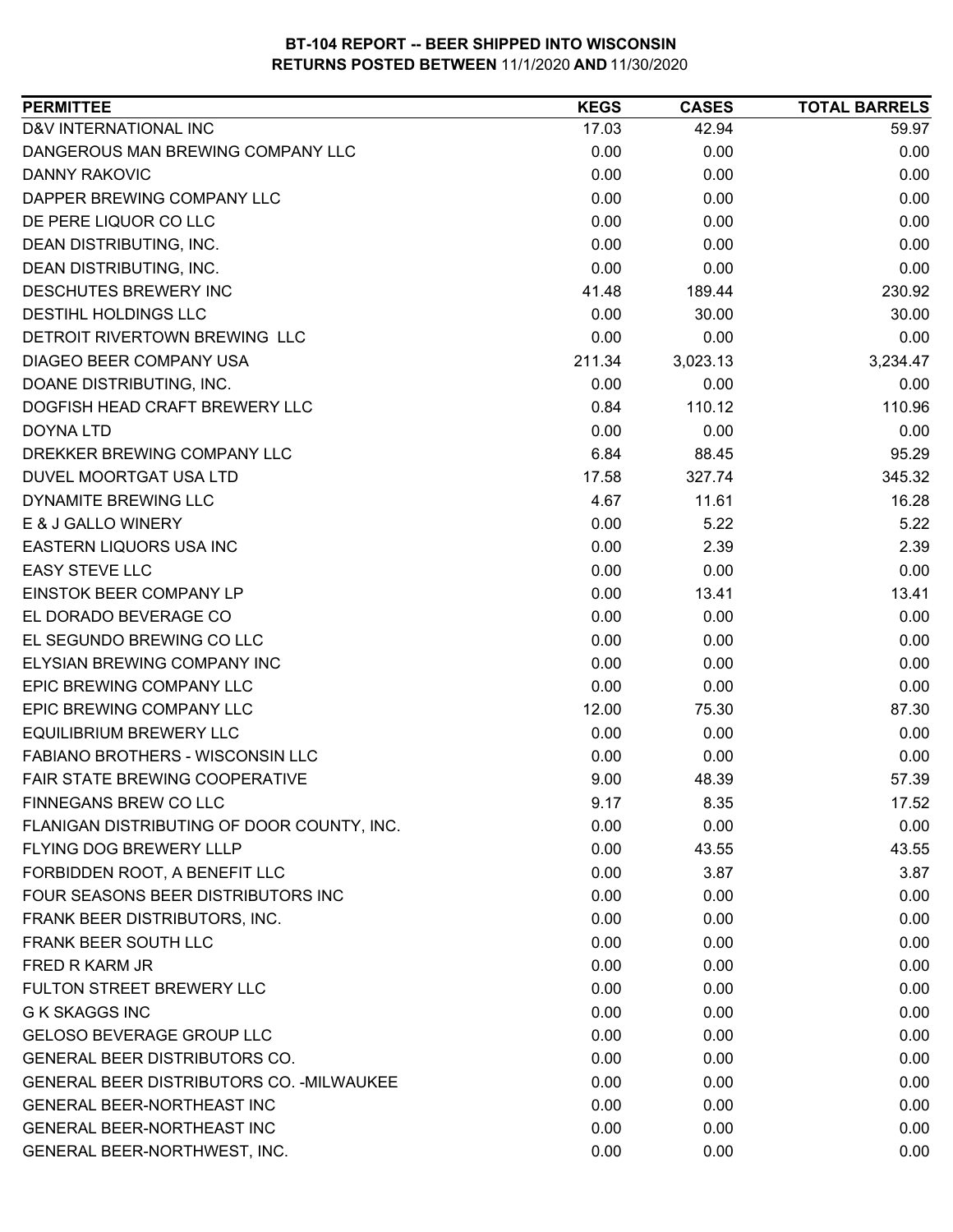| <b>PERMITTEE</b>                       | <b>KEGS</b> | <b>CASES</b> | <b>TOTAL BARRELS</b> |
|----------------------------------------|-------------|--------------|----------------------|
| GENERAL BEER-NORTHWEST, INC.           | 0.00        | 0.00         | 0.00                 |
| GENERAL BEER-NORTHWEST, INC.           | 0.00        | 0.00         | 0.00                 |
| GENERAL BEVERAGE SALES CO.             | 0.00        | 0.00         | 0.00                 |
| GENERAL BEVERAGE SALES CO. - OSHKOSH   | 0.00        | 0.00         | 0.00                 |
| GENERAL BEVERAGE SALES CO.-MILWAUKEE   | 0.00        | 0.00         | 0.00                 |
| <b>GENERATIONS BREWING COMPANY LLC</b> | 0.00        | 0.00         | 0.00                 |
| <b>GEORGE BOZIC JR</b>                 | 4.60        | 0.00         | 4.60                 |
| <b>GLOBAL VILLAGE IMPORTS LLC</b>      | 0.00        | 0.00         | 0.00                 |
| <b>GMB PARTNERS LLC</b>                | 2.50        | 97.98        | 100.48               |
| <b>GO CRAFT BIER, INC</b>              | 0.00        | 0.00         | 0.00                 |
| <b>GOOD OMEN BOTTLING LLC</b>          | 0.00        | 0.00         | 0.00                 |
| <b>GORDON BIERSCH BREWING COMPANY</b>  | 0.00        | 0.00         | 0.00                 |
| <b>GREAT CENTRAL BREWING LLC</b>       | 0.00        | 0.00         | 0.00                 |
| <b>GREEN BENCH BREWING CO LLC</b>      | 0.00        | 0.00         | 0.00                 |
| <b>GREGORY S HARDMAN</b>               | 0.00        | 0.00         | 0.00                 |
| H C FOODS CO LTD                       | 0.00        | 0.00         | 0.00                 |
| HARPOON DISTRIBUTING COMPANY           | 5.91        | 184.91       | 190.82               |
| <b>HEAVY RIFF BREWING COMPANY LLC</b>  | 0.00        | 0.00         | 0.00                 |
| HEINEKEN USA INCORPORATED              | 118.03      | 3,468.98     | 3,587.01             |
| HENDRICKS BEVERAGE, INC.               | 0.00        | 0.00         | 0.00                 |
| <b>HIDDEN SPRINGS ALE WORKS</b>        | 3.33        | 6.77         | 10.10                |
| HIGH COUNTRY BREWERY INC               | 0.00        | 0.00         | 0.00                 |
| HOFBRAUHAUS OF AMERICA, LLC            | 76.70       | 1.61         | 78.31                |
| <b>HOLZLAGER BREWING LLC</b>           | 2.68        | 2.48         | 5.16                 |
| HOME BREW MART INC                     | 0.00        | 0.00         | 0.00                 |
| HOP BUTCHER FOR THE WORLD LLC          | 0.00        | 0.00         | 0.00                 |
| <b>ILLYRIAN IMPORT INC</b>             | 0.00        | 0.00         | 0.00                 |
| <b>INDEED BREWING COMPANY LLC</b>      | 17.16       | 116.89       | 134.05               |
| <b>INDIAN PEAKS BREWING COMPANY</b>    | 0.00        | 0.00         | 0.00                 |
| INTERNATIONAL DISTILLERS & VINTERS LTD | 0.00        | 9.90         | 9.90                 |
| <b>INTERTRADE USA COMPANY</b>          | 0.00        | 0.00         | 0.00                 |
| <b>IRENE WAGNER</b>                    | 0.00        | 0.00         | 0.00                 |
| <b>IRON HORSE BEVERAGE LLC</b>         | 0.00        | 14.70        | 14.70                |
| <b>ISLAND CITY BREWING COMPANY LLC</b> | 0.00        | 0.00         | 0.00                 |
| <b>JAW PROPERTIES LLC</b>              | 0.00        | 0.00         | 0.00                 |
| <b>JBR BREWING LLC</b>                 | 0.00        | 0.00         | 0.00                 |
| <b>JDZ INC</b>                         | 3.33        | 11.61        | 14.94                |
| <b>JOHN J COLLETTI</b>                 | 0.00        | 0.00         | 0.00                 |
| JOHNSON BROTHERS OF WISCONSIN, INC.    | 0.00        | 0.00         | 0.00                 |
| <b>JOSHUA DETH</b>                     | 29.00       | 207.05       | 236.05               |
| <b>JUSTIN STRAYER</b>                  | 0.00        | 0.00         | 0.00                 |
| KAY BEER DISTRIBUTING, INC.            | 0.00        | 0.00         | 0.00                 |
| KEWEENAW BREWING CO LLC                | 53.25       | 62.27        | 115.52               |
| KINGS AND CONVICTS BP LLC              | 0.00        | 0.00         | 0.00                 |
| KLOCKOW BREWING COMPANY INC            | 0.00        | 0.00         | 0.00                 |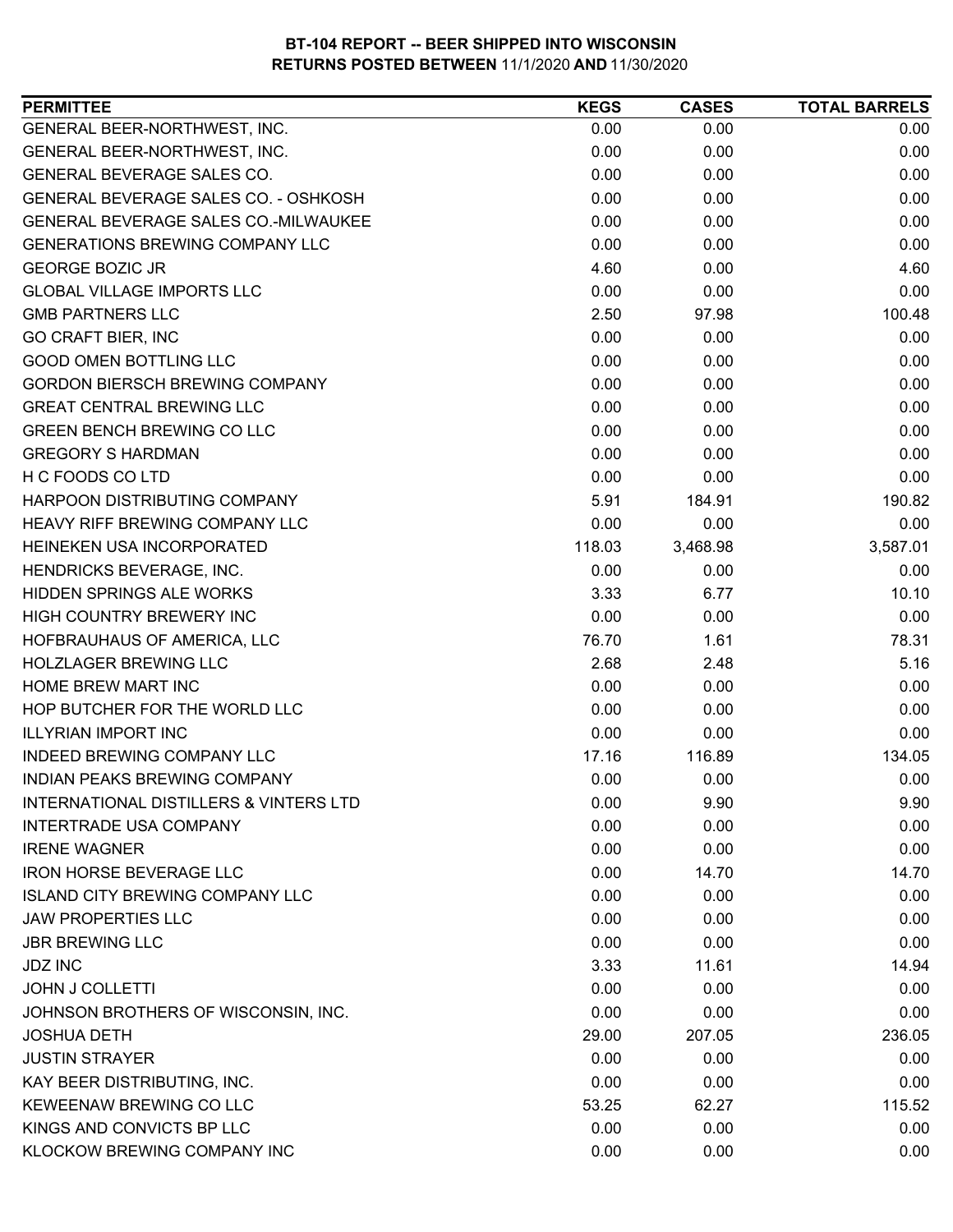| <b>PERMITTEE</b>                      | <b>KEGS</b> | <b>CASES</b> | <b>TOTAL BARRELS</b> |
|---------------------------------------|-------------|--------------|----------------------|
| KOJIMA & INTERNATIONAL ASSOCIATES INC | 0.00        | 0.00         | 0.00                 |
| KREBS BREWING CO., INC.               | 0.00        | 0.00         | 0.00                 |
| <b>KRISTOFFER R RUSCH</b>             | 0.00        | 0.00         | 0.00                 |
| <b>KROMBACHER USA LLC</b>             | 0.00        | 0.00         | 0.00                 |
| KUHNHENN BREWING CO LLC               | 0.00        | 0.00         | 0.00                 |
| KYSELA PERE ET FILS LTD               | 0.00        | 0.00         | 0.00                 |
| LA CROSSE BEVERAGE LLC                | 0.00        | 0.00         | 0.00                 |
| LABATT USA OPERATING CO LLC           | 0.00        | 3,164.40     | 3,164.40             |
| <b>LAGUNITAS BREWING CO</b>           | 68.00       | 430.93       | 498.93               |
| LAKE OF THE WOODS BREWING CO          | 0.00        | 0.00         | 0.00                 |
| <b>LANCE SMITH</b>                    | 0.00        | 0.00         | 0.00                 |
| LARRY'S DISTRIBUTING CO., INC.        | 0.00        | 0.00         | 0.00                 |
| LEE BEVERAGE OF WISCONSIN LLC         | 0.00        | 0.00         | 0.00                 |
| LEE BEVERAGE OF WISCONSIN LLC         | 0.00        | 0.00         | 0.00                 |
| LEE BEVERAGE OF WISCONSIN LLC         | 0.00        | 0.00         | 0.00                 |
| LEFT COAST BREWING CO                 | 0.00        | 0.00         | 0.00                 |
| LENA BEVERAGE COMPANY                 | 0.00        | 0.00         | 0.00                 |
| LIFT BRIDGE BREWING TECHNOLOGIES LLC  | 15.17       | 72.22        | 87.39                |
| <b>LONGSTOCK III LLC</b>              | 0.00        | 0.00         | 0.00                 |
| LOUIS GLUNZ BEER INC                  | 3.84        | 12.58        | 16.42                |
| <b>LUPULIN BREWING LLC</b>            | 14.02       | 62.66        | 76.68                |
| <b>LYTT LLC</b>                       | 0.00        | 0.00         | 0.00                 |
| MAINE BEER COMPANY, LLC               | 0.00        | 0.00         | 0.00                 |
| <b>MANKATO BREWERY LLC</b>            | 0.00        | 0.00         | 0.00                 |
| MARK ANTHONY BRANDS INC.              | 0.00        | 9,784.63     | 9,784.63             |
| MASSACHUSETTS BEVERAGE ALLIANCE LLC   | 0.00        | 0.00         | 0.00                 |
| MERCENARY BREWERY & DISTILLERY LLC    | 2.83        | 12.58        | 15.41                |
| MERCHANT DU VIN CORPORATION           | 2.56        | 52.94        | 55.50                |
| METROPOLITAN BREWING LLC              | 0.17        | 7.30         | 7.47                 |
| <b>MHW LTD</b>                        | 1.02        | $-29.44$     | $-28.42$             |
| MIA BREWERY CO. INC.                  | 0.00        | 6.24         | 6.24                 |
| MICHAEL G ANSAY                       | 0.00        | 0.00         | 0.00                 |
| MICHAUD DISTRIBUTING INC              | 0.00        | 0.00         | 0.00                 |
| MIGHTY SWELL COCKTAIL COMPANY LLC     | 0.00        | 90.59        | 90.59                |
| MIKERPHONE BREWING LLC                | 0.94        | 3.85         | 4.79                 |
| MOLSON COORS BEVERAGE COMPANY USA LLC | 234.75      | 11,710.18    | 11,944.93            |
| MONKLESS BREWING LLC                  | 0.00        | 6.18         | 6.18                 |
| MOOSE LAKE BREWING CO., LLC           | 5.59        | 0.00         | 5.59                 |
| MOTHER LODE BREWING LLC               | 0.00        | 0.00         | 0.00                 |
| MPL BRANDS NV INC                     | 0.00        | 0.00         | 0.00                 |
| MUTUAL WHOLESALE LIQUOR INC           | 0.00        | 0.00         | 0.00                 |
| NEBRASKA BREWING CO INC               | 0.00        | 0.00         | 0.00                 |
| NEW BELGIUM BREWING COMPANY INC       | 97.35       | 1,032.80     | 1,130.15             |
| NEW HOLLAND BREWING CO LLC            | 0.00        | 0.00         | 0.00                 |
| NEW YORK MUTUAL TRADING CO INC        | 0.00        | 0.00         | 0.00                 |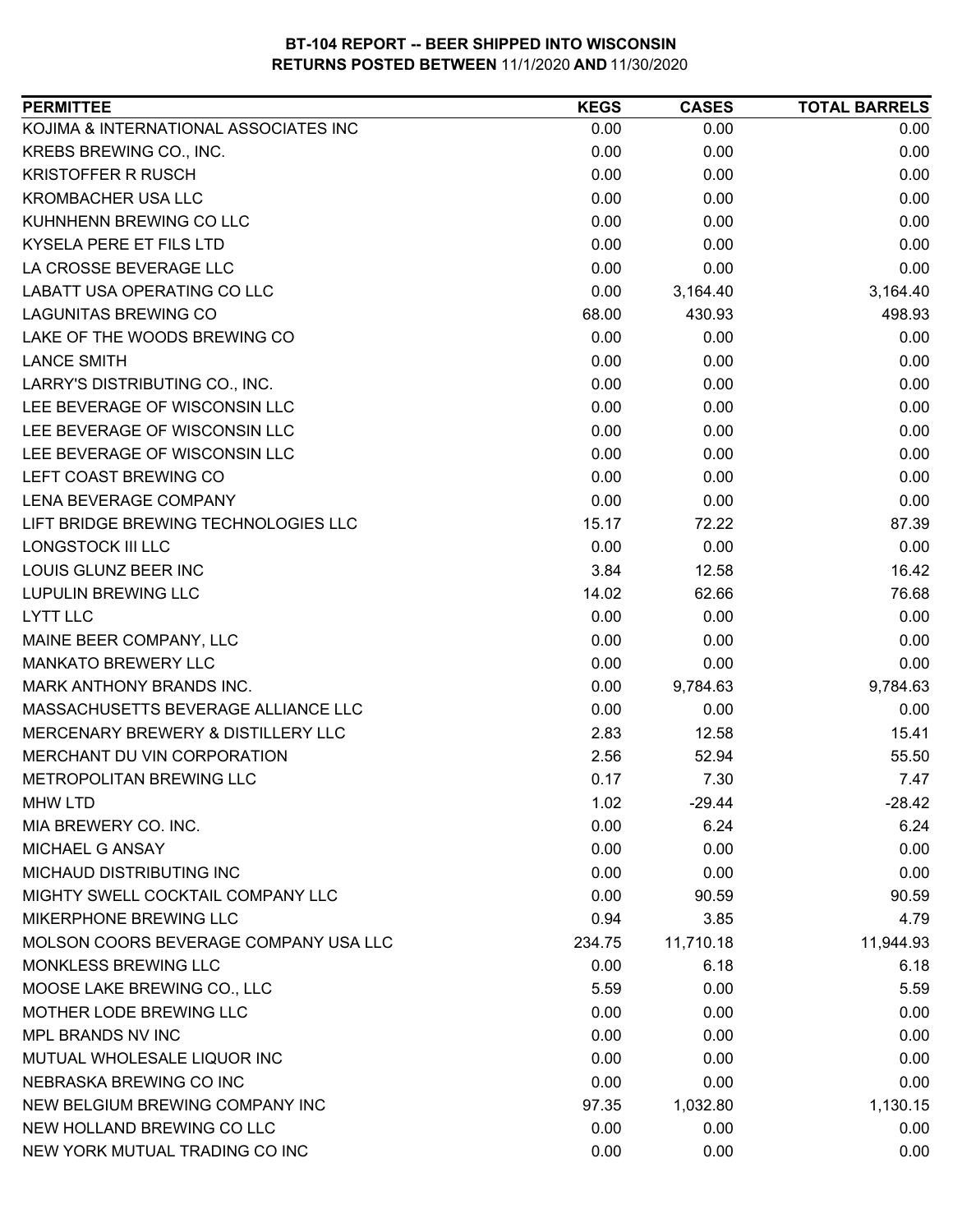| <b>PERMITTEE</b>                     | <b>KEGS</b> | <b>CASES</b> | <b>TOTAL BARRELS</b> |
|--------------------------------------|-------------|--------------|----------------------|
| NOELKE DISTRIBUTORS, INC.            | 0.00        | 0.00         | 0.00                 |
| NORTH COAST BREWING CO INC           | 0.00        | 37.75        | 37.75                |
| NORTHERN UNITED BREWING COMPANY, LLC | 0.00        | 0.00         | 0.00                 |
| NOUVEAU VENTURES LLC                 | 0.00        | 0.00         | 0.00                 |
| ODELL BREWING COMPANY                | 8.50        | 325.75       | 334.25               |
| OFF-KILTER BREWING INC               | 1.50        | 0.07         | 1.57                 |
| ON TOUR BREWING COMPANY LLC          | 0.00        | 0.00         | 0.00                 |
| ONION PUB & BREWERY INC              | 0.00        | 0.00         | 0.00                 |
| OREGON BREWING COMPANY INC           | 3.41        | 251.93       | 255.34               |
| OTT SCHWEITZER DISTRIBUTORSHIP, INC. | 0.00        | 0.00         | 0.00                 |
| PABST BREWING COMPANY, LLC           | 38.33       | 1,343.71     | 1,382.04             |
| PALS BREWING COMPANY, LLC            | 0.00        | 0.00         | 0.00                 |
| PAMPA BEVERAGES LLC                  | 0.00        | 0.00         | 0.00                 |
| PARK RIDGE DISTRIBUTING, INC.        | 0.00        | 0.00         | 0.00                 |
| PATERNO IMPORTS LTD                  | 0.00        | 0.00         | 0.00                 |
| PAULANER USA LLC                     | 68.59       | 465.60       | 534.19               |
| PEHLER DISTRIBUTING, INC.            | 0.00        | 0.00         | 0.00                 |
| PERENNIAL PARTNERS LLC               | 0.00        | 2.90         | 2.90                 |
| PHASE THREE BREWING COMPANY LLC      | 1.83        | 2.61         | 4.44                 |
| PHIL KNUTSEN                         | 0.00        | 0.00         | 0.00                 |
| PHILLIPS WINE COMPANY                | 0.00        | 0.00         | 0.00                 |
| PIPEWORKS PRODUCTION LLC             | 0.00        | 0.00         | 0.00                 |
| PRO-LIQUITECH LLC                    | 0.00        | 0.00         | 0.00                 |
| PROST BREWING COMPANY LLC            | 0.00        | 0.00         | 0.00                 |
| RAHR & SONS BREWING LP               | 13.00       | 29.04        | 42.04                |
| RATAS WHOLESALE LIQUOR COMPANY       | 0.00        | 0.00         | 0.00                 |
| RHINEGEIST, LLC                      | 7.67        | 387.58       | 395.25               |
| S. & S. DISTRIBUTING, INC.           | 0.00        | 0.00         | 0.00                 |
| S. & S. DISTRIBUTING, INC.           | 0.00        | 0.00         | 0.00                 |
| SAPPORO USA INC                      | 0.00        | 24.74        | 24.74                |
| SARATOGA LIQUOR CO., INC.            | 0.00        | 0.00         | 0.00                 |
| SAUGATUCK BREWING COMPANY INC        | 12.84       | 177.34       | 190.18               |
| SCHAFER-REICHART SELECTIONS, INC.    | 0.00        | 0.00         | 0.00                 |
| <b>SHELTON BROTHERS INC</b>          | 0.00        | 0.00         | 0.00                 |
| SIERRA NEVADA BREWING COMPANY        | 91.60       | 844.40       | 936.00               |
| SINGHA NORTH AMERICA INC             | 0.00        | 14.23        | 14.23                |
| SLEEPING GIANT BREWING COMPANY LLC   | 12.00       | 7.26         | 19.26                |
| SOCIABLE CIDER WERKS LLC             | 0.00        | 0.00         | 0.00                 |
| SOLEMN OATH BREWERY LLC              | 0.00        | 13.21        | 13.21                |
| SOUTHERN GRIST BREWING COMPANY       | 0.00        | 0.00         | 0.00                 |
| SOUTHERN TIER BREWING COMPANY LLC    | 4.17        | 81.96        | 86.13                |
| SP3 LLC                              | 0.00        | 0.00         | 0.00                 |
| SPIRAL BREWERY LLC                   | 0.17        | 3.38         | 3.55                 |
| <b>SRB OPERATIONS LLC</b>            | 0.00        | 0.00         | 0.00                 |
| ST KILLIAN IMPORTING CO INC          | 82.06       | 406.07       | 488.13               |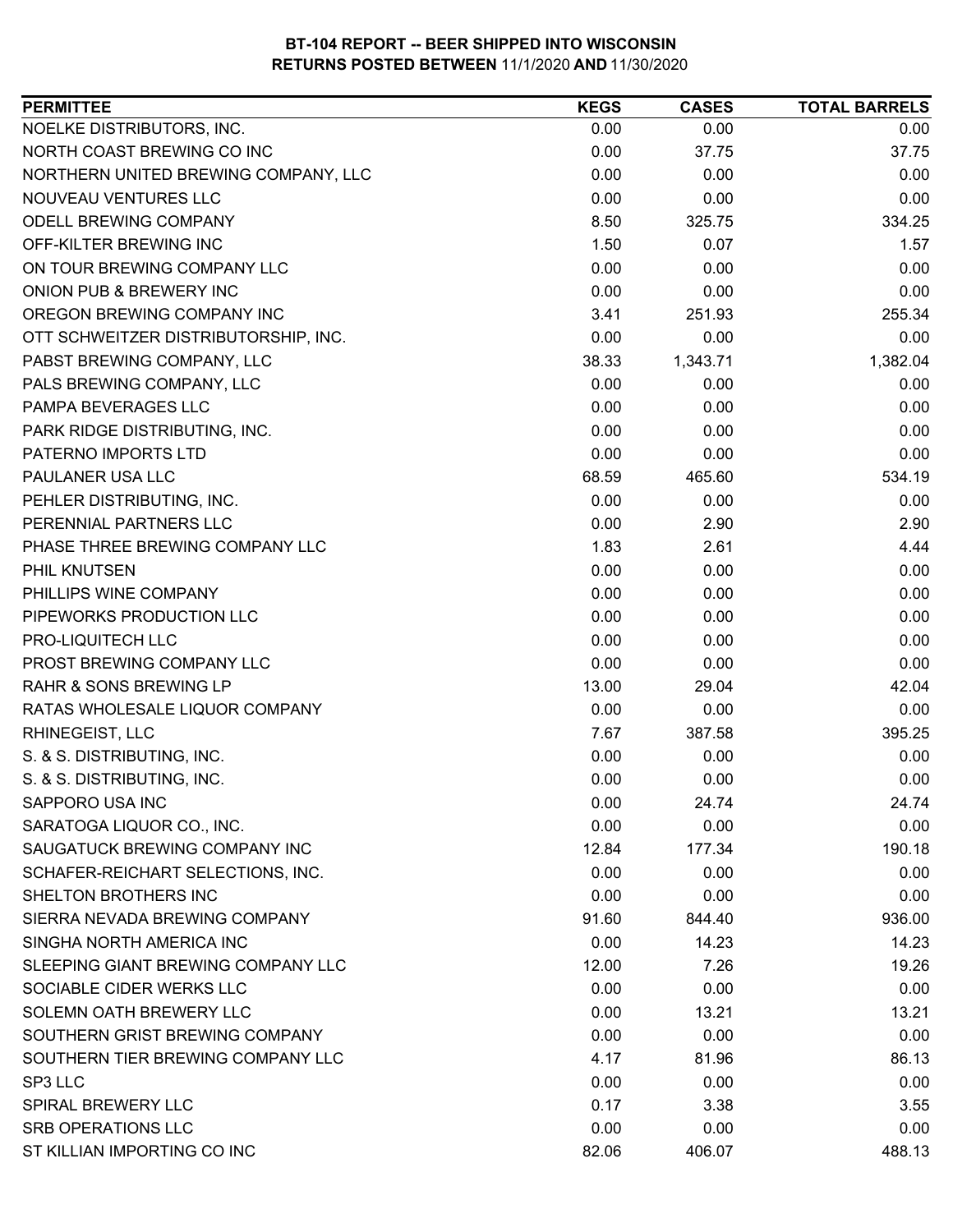| <b>PERMITTEE</b>                        | <b>KEGS</b> | <b>CASES</b> | <b>TOTAL BARRELS</b> |
|-----------------------------------------|-------------|--------------|----------------------|
| STANLEY STAWSKI DIST CO INC             | 0.00        | 0.00         | 0.00                 |
| <b>STEVE CRIDER</b>                     | 0.00        | 44.64        | 44.64                |
| STONE BREWING CO LLC                    | 9.00        | 137.91       | 146.91               |
| <b>SUGAR CREEK ACQUISITION LLC</b>      | 0.00        | 8.71         | 8.71                 |
| SUMMIT BREWING COMPANY                  | 192.50      | 419.15       | 611.65               |
| <b>SUN KING BREWING CO LLC</b>          | 0.00        | 0.00         | 0.00                 |
| SUPERIOR BEVERAGES LLC                  | 0.00        | 0.00         | 0.00                 |
| <b>SURLY BREWING COMPANY</b>            | 102.00      | 405.34       | 507.34               |
| SURVILLE ENTERPRISES CORP               | 0.00        | 0.00         | 0.00                 |
| SYLWESTER KOLAKOWSKI                    | 0.00        | 0.00         | 0.00                 |
| <b>SYRIANA INC</b>                      | 0.00        | 0.00         | 0.00                 |
| TABLEBLUFF BREWING CO INC               | 0.00        | 0.00         | 0.00                 |
| TERRAPIN BEER COMPANY LLC               | 70.67       | 354.38       | 425.05               |
| THE BROOKLYN BREWERY CORPORATION        | 0.00        | 0.00         | 0.00                 |
| THE BRUERY LLC                          | 0.00        | 0.00         | 0.00                 |
| THE CHURCH STREET BREWING COMPANY LLC   | 0.00        | 0.00         | 0.00                 |
| THE FLORIDA BREWERY, INC.               | 0.00        | 0.00         | 0.00                 |
| THE GAMBRINUS COMPANY                   | 37.00       | 123.96       | 160.96               |
| THE GREAT LAKES BREWING CO              | 95.84       | 263.04       | 358.88               |
| THE TRI CITY BREWING COMPANY            | 0.00        | 0.00         | 0.00                 |
| <b>THOMAS A DORAIRAJ</b>                | 0.00        | 0.00         | 0.00                 |
| TIGHTHEAD BREWING COMPANY               | 0.00        | 0.00         | 0.00                 |
| <b>TOPPLING GOLIATH INC</b>             | 89.99       | 325.14       | 415.13               |
| <b>TORI-VERDI GROUP LLC</b>             | 0.00        | 0.00         | 0.00                 |
| TRIANGLE DISTRIBUTING COMPANY, INC.     | 0.00        | 0.00         | 0.00                 |
| <b>TROIKA BREWING COMPANY LLC</b>       | 0.00        | 0.00         | 0.00                 |
| <b>TRUCKEE CRAFT BREWING</b>            | 1.33        | 13.54        | 14.87                |
| TWO BEERS BREWING CO LLC                | 0.00        | 0.00         | 0.00                 |
| TWO BROTHERS BREWING COMPANY            | 0.00        | 5.80         | 5.80                 |
| UINTA BREWING COMPANY                   | 0.00        | 0.00         | 0.00                 |
| UNITED STATES BEVERAGE LLC              | 0.00        | 195.82       | 195.82               |
| UNITED STATES DISTILLED PRODUCTS CO.    | $-143.47$   | 183.90       | 40.43                |
| UNITY VIBRATION LIVING KOMBUCHA TEA LLC | 0.00        | 0.00         | 0.00                 |
| UPLAND BREWING COMPANY INC              | 0.00        | 0.00         | 0.00                 |
| URSA MINOR BREWING LLC                  | 0.00        | 1.93         | 1.93                 |
| UTEPILS INVESTMENTS, LLC                | 0.00        | 0.00         | 0.00                 |
| VINO.COM LLC                            | 13.74       | 29.96        | 43.70                |
| VOODOO BREWING COMPANY INC.             | 0.00        | 0.00         | 0.00                 |
| WARSTEINER IMPORTERS AGENCY INC         | 0.00        | 117.19       | 117.19               |
| <b>WDI LLC</b>                          | 0.00        | 0.00         | 0.00                 |
| <b>WDI LLC</b>                          | 0.00        | 0.00         | 0.00                 |
| <b>WELDWERKS BREWING CO</b>             | 0.00        | 0.00         | 0.00                 |
| WETTEN IMPORTERS INC                    | 0.00        | 0.00         | 0.00                 |
| WHINER BREWERY LLC                      | 0.00        | 0.00         | 0.00                 |
| WIN IT TOO INC                          | 36.89       | 46.65        | 83.54                |